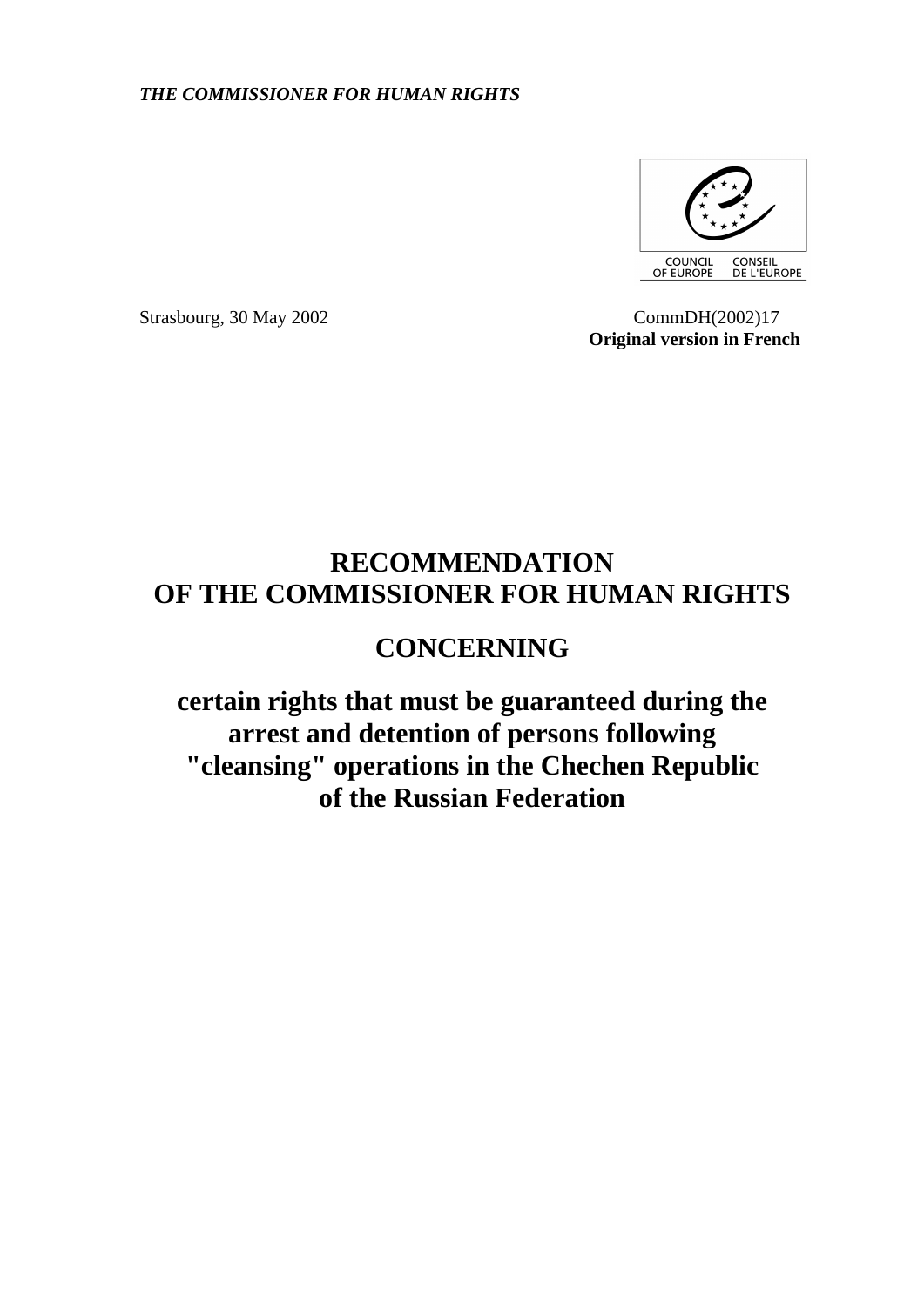I. The problem of the continuing violence in the Chechen Republic of the Russian Federation is a source of major concern within the international community. In the last six months a number of international organisations present on the spot and Russian and international NGOs actively involved in fostering respect for human rights in Chechnya have noted, in parallel, that a positive trend is emerging in the Chechen Republic, particularly as regards economic and social reconstruction efforts undertaken by the federal and local authorities. However, all the organisations present in Chechnya maintain that the climate of anxiety over security subsists, aggravating tension and affecting, above all, the civilian population. This atmosphere of tension is said to stem from both the action of separatist fighters and the reprisals of the federal forces.

Since the end of the active military phase of the "anti-terrorist operation" in Chechnya was announced, most of the problems complained of by the civilian population appear to result from the operations of federal forces in Chechen towns and villages. These actions, carried out to check the registration of inhabitants in their places of domicile and residence, more commonly called "cleansing operations" (*"zachistki"* in Russian), are intended, according to the Russian authorities, to identify and arrest fighters hiding in the midst of the civilian population.

These operations, which are legion, have, from the outset, caused considerable suffering to the civilian population, who regard them as seriously undermining security. Some of these operations have resulted in substantial unjustified acts of violence by soldiers against the civilian population. Acts of this nature, reported by the NGOs and also by the victims themselves, have prompted increasing concern on the part of the Commissioner, who has alerted the Russian federal authorities, the military command in Chechnya and the Prosecutor General of the Russian Federation on several occasions. The Commissioner has repeatedly pointed out that strict respect for human rights and serious efforts to curtail the climate of impunity are the only means of securing civil rest in Chechnya. The participants in the seminar organised by the Commissioner in November 2001 reiterated that there will be no peace without justice in Chechnya.

For their part, the federal authorities have made substantial efforts to respond to calls from the international community and NGOs, by adopting enforceable texts aimed at halting illegal acts by soldiers. These include, in particular, Decree no. 46 of the Prosecutor General "on reinforcing supervision of respect for civil rights during operations to check citizens' registration of place of domicile (*propiska* cards) in relation to their current whereabouts within the Chechen Republic" of 25 July 2001, which provides *inter alia* that prosecutors must be present during such operations, and Order no. 80 of General Moltenskoi, Commander of the federal forces in Chechnya, laying down new, stricter rules of procedure for "cleansing" operations, dated 27 March 2002. The latter text undeniably provides a response to the conclusions of the seminar organised by the Commissioner in Strasbourg in November 2001. These documents demonstrate the authorities' concern to respond to criticism from the local population over the numerous human rights violations committed during *zachistki*.

Nevertheless, the Commissioner continues to receive alarming information from Chechnya. It seems that, despite the adoption of the new texts mentioned above, the situation remains fraught. The Commissioner is particularly concerned over complaints from the civilian population that many individuals held during cleansing operations,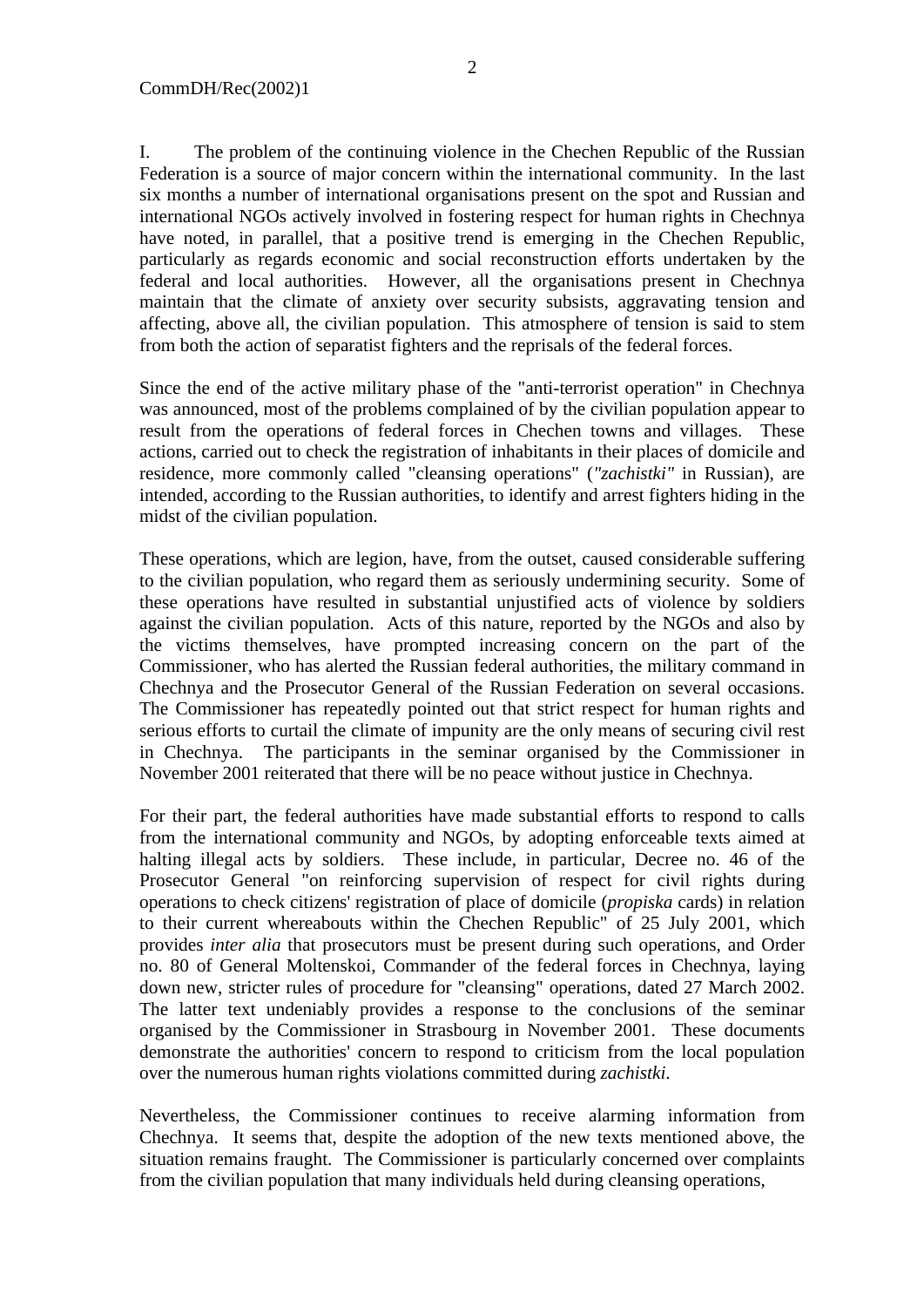which are still carried out on a regular basis, have gone missing. According to numerous witness statements, it has often been the case during such operations that a number of people, both men and women, many of them young, have been put on military trucks and taken to unknown destinations. According to these statements, these are often military bases and regimental outposts within the Chechen Republic. It is true that some such individuals have been released once their identity has been checked. However, in a significant number of cases, the corpses of detainees have been found while others have disappeared and their families have been unable to trace them.

The Commissioner decided to follow up this worrying information by writing personally to the Prosecutor General of the Russian Federation on 5 February 2002 (taking him up on his proposal at a meeting in Moscow on 14 September 2001), expressing his concern and requesting information on the action taken by the organs of the *Prokuratura* in this respect. In April 2002, at the request of the Prosecutor General of the Russian Federation, the Commissioner received a reply from the Deputy Prosecutor General of the Russian Federation with responsibility for the Southern Federal District.

The Deputy Prosecutor General's reply reveals that human rights violations were indeed committed and recorded during recent cleansing operations despite the efforts of the organs of the *Prokuratura* to prevent them. In particular, some of the individuals arrested were still considered as missing and criminal investigations had been opened in order to locate them. It appears that the efforts of the *Prokuratura* have had little impact, as the investigations opened have not produced the desired results. The Deputy Prosecutor General's letter mentions the case of the cleansing operation in Tsotsin Yurt on 30 December 2001, during which no less than five individuals were arrested and taken away by soldiers, no further news of their fates and whereabouts being heard. By 25 March 2002, the date of the Deputy Prosecutor General's reply, criminal investigations nos. 75013, 75014 and 75015 opened by the *Prokuratura* concerning those disappearances had made no progress.

The fact that many individuals are still missing seriously affects the situation in Chechnya, undermining the civilian population's trust in the federal authorities. The continuing disappearances engender a strong feeling of fear, vulnerability and uneasiness among civilians vis-à-vis the federal forces.

Most of the missing persons were seen for the last time in the hands of soldiers, which incurs the liability of the State. Under the established precedents of the European Court of Human Rights (see for example the judgment in Timurtas v. Turkey of 13 June 2000 or more recently in Bilgin v. Turkey of 17 July 2001), a person who goes missing following arrest by the law enforcement agencies and who was last seen in their custody may be considered, in certain circumstances, as dead, with the State bearing responsibility for their death. Disappearances of this kind consequently constitute a grave violation of human rights.

II. In view of the above, it should be stressed that any individual arrested, whatever offences they may be accused of, must enjoy all the rights granted to every Russian citizen by the Russian Federation Constitution (hereinafter the "Constitution"). It is vital that all constitutional guarantees be applied to the persons arrested, wherever they are arrested and detained, including on military bases.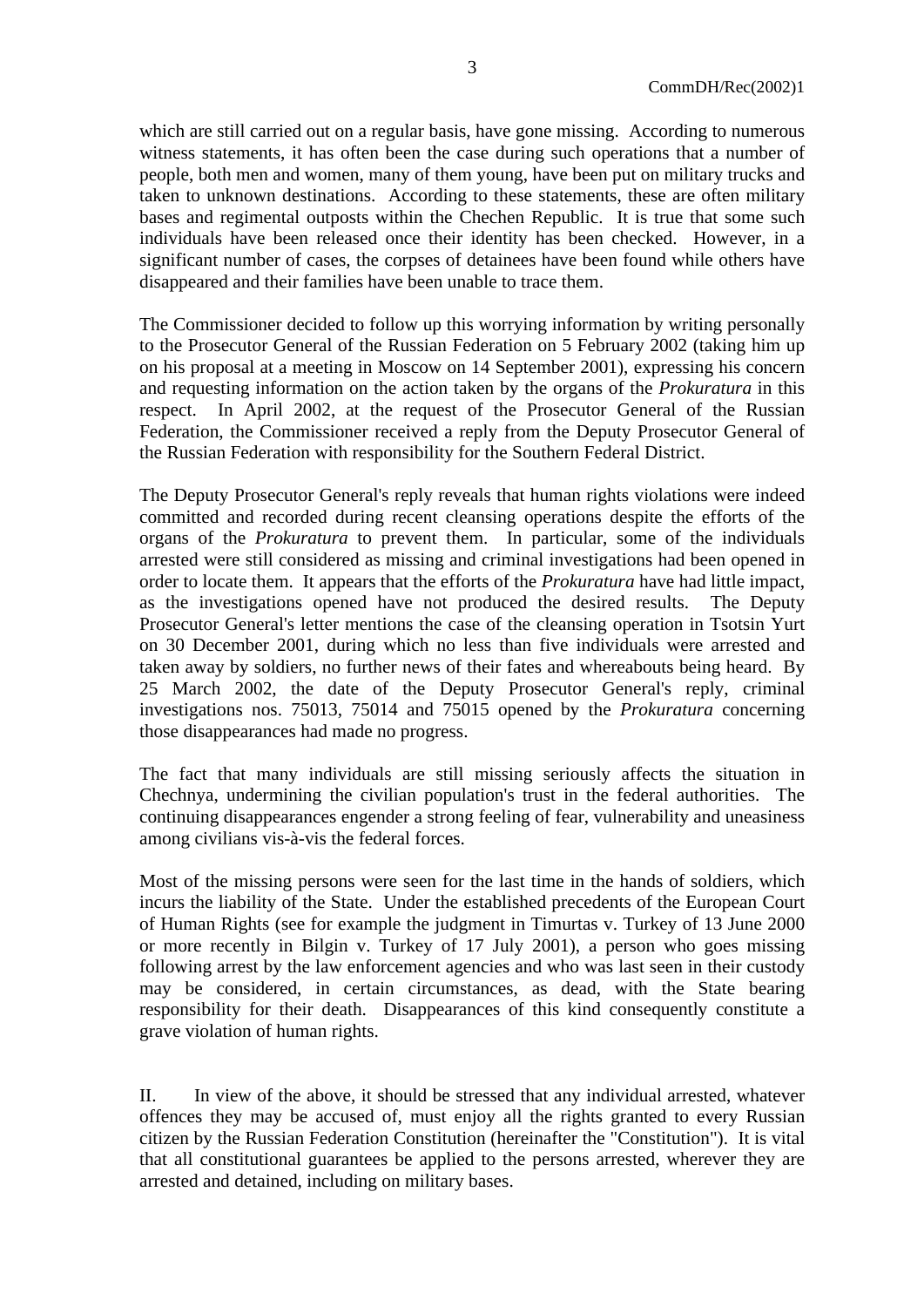Three questions need to be considered: what are the rights of the persons arrested and transferred to the territory of military bases? Who is competent to ensure that the constitutional rights of the persons arrested are respected? Are the rights of the individuals detained respected in practice and what can be done to improve respect for their rights?

1. What are the rights of the persons arrested and transferred to the territory of military bases?

Under Article 22 of the Constitution, the arrest or imprisonment of any person may take place only on the basis of a court decision, and preventive detention may not exceed 48 hours. Under Article 108-3 of Russia's new Code of Criminal Procedure, it is the prosecutor who must seek a decision from the court to place a suspect in detention.

Once arrested, the individual in question must go before the prosecutor within 48 hours or be released. It is clear, furthermore, that, if the individual is a civilian, he or she must be brought before a civilian prosecutor, even if they are held by the army. Military prosecutors are competent only for cases involving servicemen suspected of breaking the law.

The persons arrested by soldiers during "cleansing" operations are clearly civilians or in any case individuals not serving in the regular Russian army. In such cases, military prosecutors are not competent, even if the detainees are held inside military bases, where military prosecutors have a priority right of access.

Therefore, once arrested, any civilian, wherever he or she is held, is entitled to be brought before a civilian prosecutor within 48 hours of their arrest, even if detained at a military base. That is their constitutional right.

2. Who is competent to ensure that the constitutional rights of the persons arrested are respected?

Article 1 of Constitutional Federal Law no. 168-FZ of 17 November 1995 "On the *Prokuratura* of the Russian Federation" (hereinafter the "Law") stipulates that one of the functions of the *Prokuratura* is to safeguard human rights and confers upon prosecutors the functions of supervising respect of human rights and freedoms throughout Russian territory including, therefore, Chechnya.

It is clear, then, that the prosecutor is recognised by the legislator as the prime guarantor of the respect for human rights, particularly those of individuals held in custody. The prosecutor is competent to ensure that civil rights are respected. If they are not, the prosecutor must intervene, according to the Law, to ensure the respect for rights and curtail the violations discovered. This is one of the main prerogatives conferred upon the *Prokuratura* and highlights the importance and unique role of that institution within the Russian judicial system.

Article 22 empowers prosecutors to fulfil their task by granting them a right of access to any establishment or the premises of any state authority.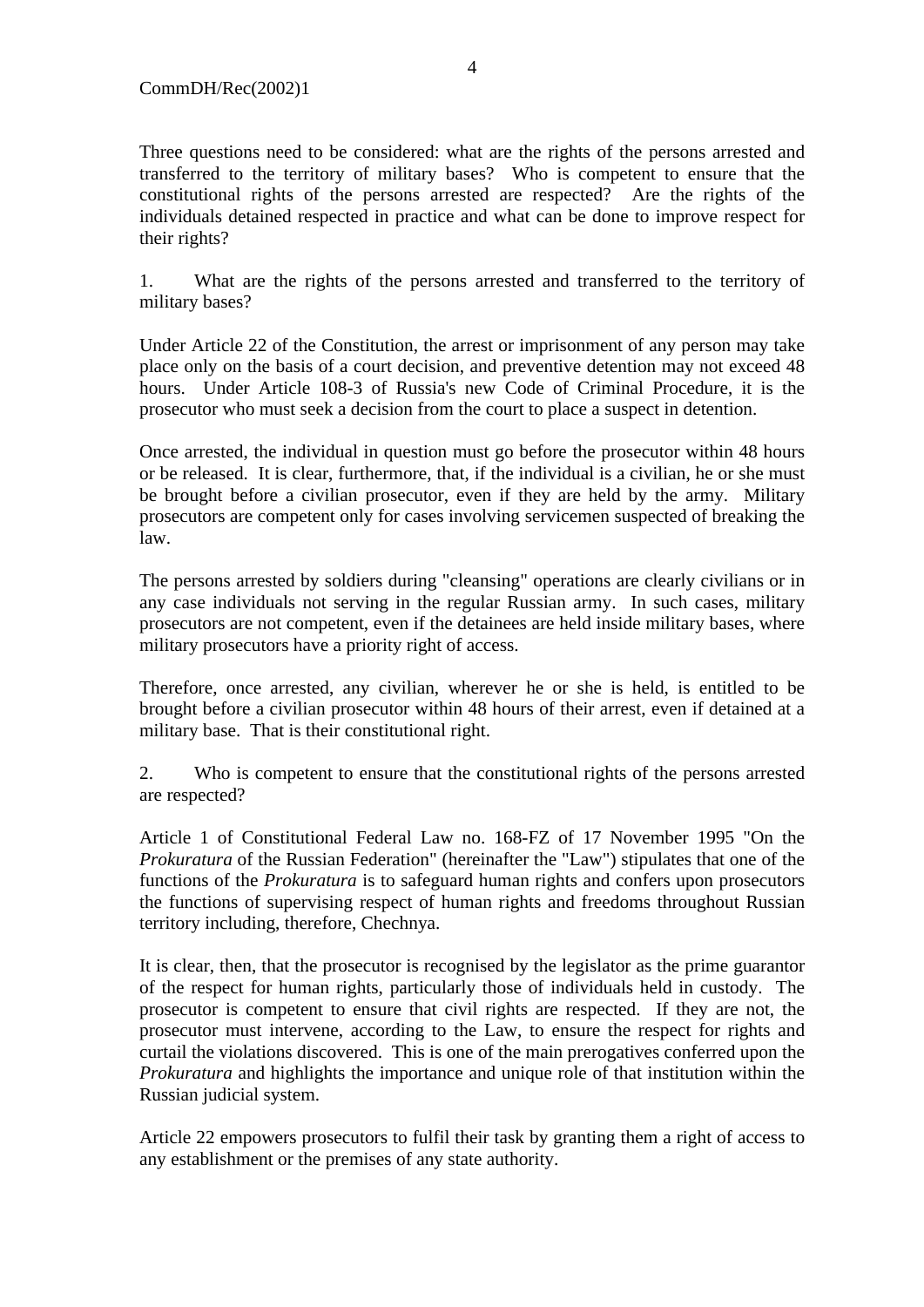It is, therefore, first and foremost the responsibility of civilian prosecutors to ensure the respect for the human rights of any civilian arrested during "cleansing" operations and held for more than 48 hours, whatever their place of detention.

3. Given the situation, what can be done to improve respect for the rights of the persons arrested?

It appears that, so far, the civilian prosecutors working in Chechnya have not succeeded in exercising their powers on the territory of military bases. In the light of the information received from the Deputy Prosecutor General and numerous witness statements, it seems that even though, there appears to be no text prohibiting access for civilian prosecutors to military bases, they do not enter those premises to exercise the powers conferred on them by Article 22 of the Law. It would also seem that civilian prosecutors are not given any information on the number of civilians arrested by the armed forces, their exact places of detention or the charges against them.

Furthermore, military prosecutors are not competent to deal with the cases of civilians held on military bases, as their competence is limited to servicemen alone. Indeed, Article 47 of the Law expressly states that the military prosecutor is competent to supervise the lawfulness of the detention of servicemen in places of detention on regimental territory, expressly limiting the prerogatives of military prosecutors and thereby emphasising that civilians do not fall within their remit.

Consequently, this is a difficult situation which is worrying on several counts. Persons detained in military bases are deprived of access to justice unless they are handed over to the civilian authorities. The constitutional rule providing guarantees for access to justice for the citizens of the Russian Federation is not being complied with here. Moreover, in affecting the right to liberty, this situation constitutes a grave violation of Article 5 of the ECHR. It must be pointed out that both the Russian Federation Constitution and the ECHR apply in full and unreservedly to the territory of Chechnya, which is not subject to any special regime.

In sum, a person arrested and then detained in a place apparently inaccessible to civilian prosecutors and falling outside the remit of military prosecutors is subject to arbitrary treatment and in a situation tantamount to a flagrant denial of justice.

Such a situation is inadmissible and should be rectified to guarantee access to justice for any person arrested and detained so as to ensure effective respect for human rights.

As we know, under Articles 21 and 22 of the Law there may be no obstacles to free access of civilian prosecutors to any public or private establishment, even a military base. However, the rarity with which civilian prosecutors enter establishments subject to military regulations, results in a malfunctioning of the judicial system.

It is necessary, therefore, to act swiftly to this problem. It seems that in such a situation it is for the Prosecutor General of the Russian Federation to take appropriate measures to ensure that the entire civilian population living in the Chechen Republic may enjoy their constitutional rights. Furthermore, Article 17 of the Law confers on the Prosecutor General the functions of directing and coordinating the activities of the entire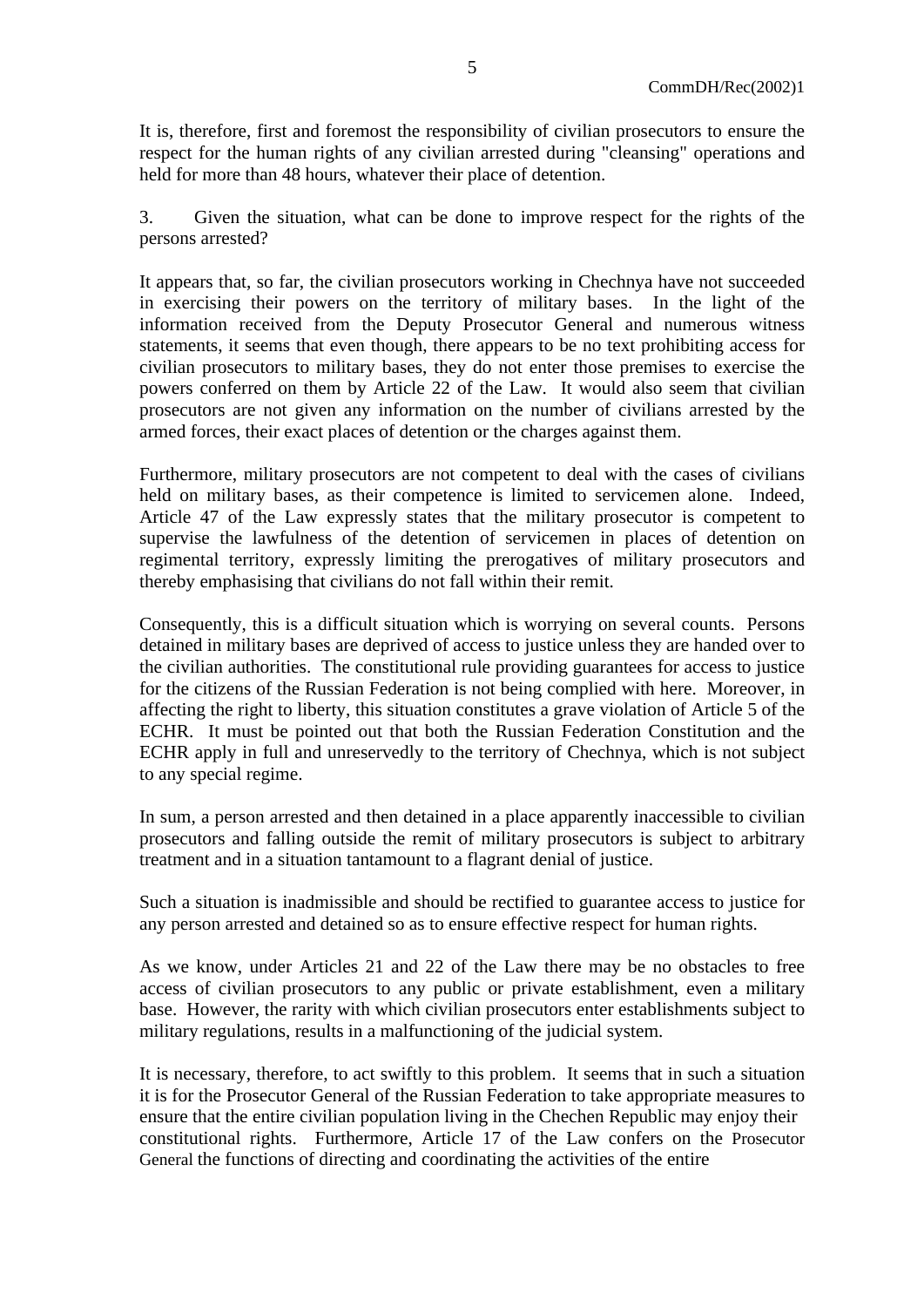*Prokuratura* system in Russia, granting him substantial regulatory powers and designating him as the person chiefly responsible for the implementation of the *Prokuratura*'s functions on the territory of Russia (article 17-4).

In view of the aforegoing,

The Commissioner for Human Rights, acting in accordance with Committee of Ministers Resolution (99) 50 on the Council of Europe Commissioner for Human Rights adopted on 7 May 1999 (hereinafter the Resolution);

Recalling the recommendations made in the report of his visit to the Russian Federation, including Chechnya, from 25 February to 4 March 2001, and notably the recommendation on combating impunity and relaunching the judicial system;

Recalling the conclusions of the Seminar concerning the "protection of and respect for human rights as the basis for the democratic reconstruction of the Republic of Chechnya" organised by the Commissioner in Strasbourg on 26-27 November 2001;

Taking account of the relevant provisions of the Russian Federation Constitution, the new Code of Criminal Procedure and Constitutional Federal Law no. 168-FZ of 17 November 1995 "On the *Prokuratura* of the Russian Federation";

Taking account of Decree no. 46 of the Prosecutor General "on reinforcing supervision of respect for civil rights during operations to check citizens' registration of their place of domicile (*propiska* cards) in relation to their current whereabouts within the Chechen Republic" of 25 July 2001, and Order no. 80 of General Moltenskoi, Commander of the federal forces in Chechnya, laying down new, stricter rules of procedure for "cleansing" operations, dated 27 March 2002, and noting that these texts are still not adequately complied with.

Recalling his letter of 5 February 2002 to the Prosecutor General of the Russian Federation, Mr Ustinov, and the reply from the Deputy Prosecutor General of the Russian Federation with responsibility for the Southern Federal District, made at Mr Ustinov's request;

Taking into consideration various information and witness statements provided by the representatives of non-governmental organisations actively involved in fostering respect for human rights in Chechnya;

Recalling the established precedents of the European Court of Human Rights, which presume that the State is liable for persons who have gone missing and were last seen in the custody of the public authorities;

Convinced of the importance of the *Prokuratura*'s role in protecting human rights on the territory of the Russian Federation and, in particular, the Chechen Republic, aware of the progress and efforts made by public prosecutors to afford justice to those who need it in Chechnya and elsewhere, and encouraging the work of the *Prokuratura* to guarantee respect for constitutional rights and freedoms to all citizens of the Russian Federation;